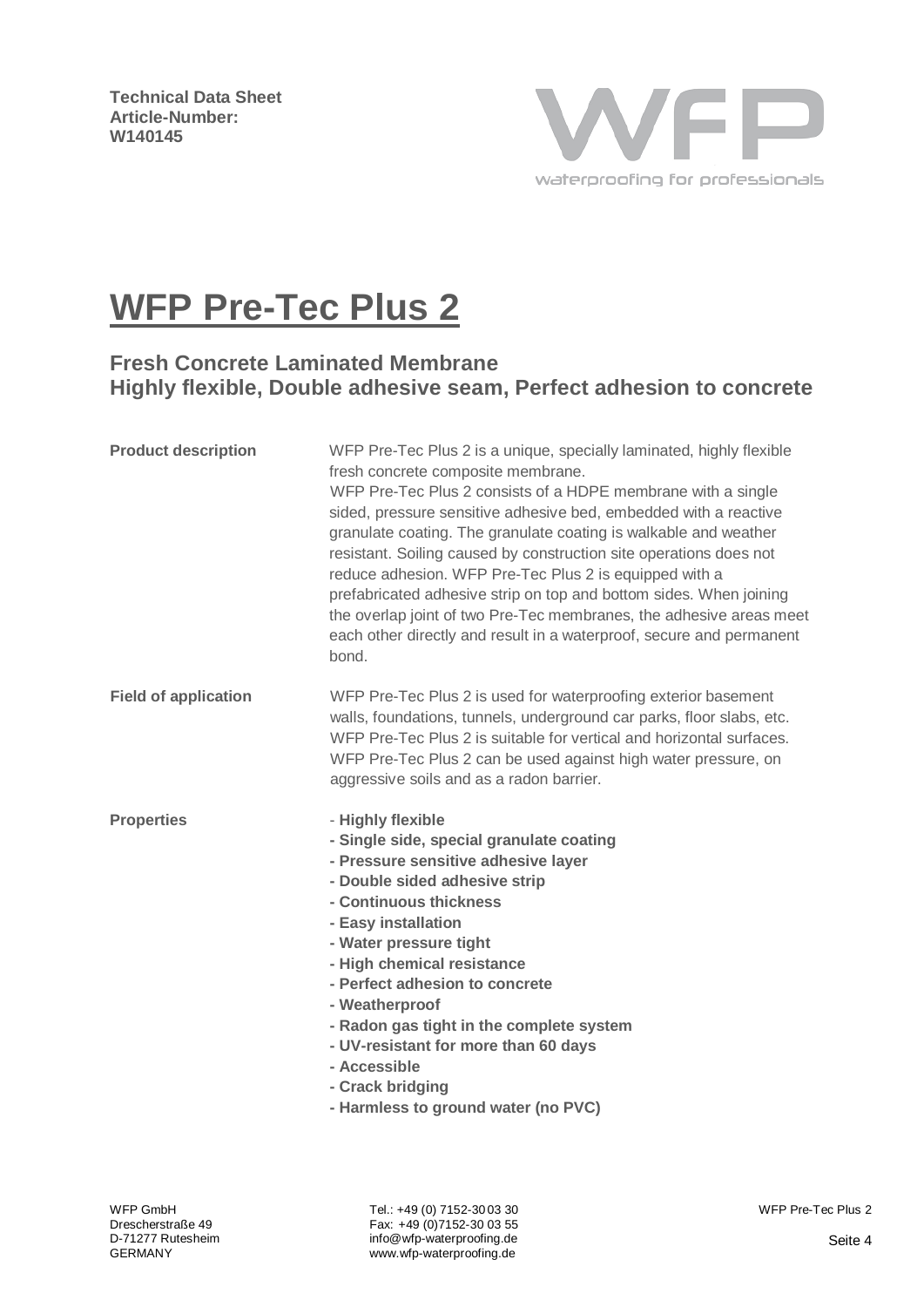| <b>Specification</b> | Base:<br>Self adhesive coating:<br>Color:                           | flexible HDPE membrane<br>polymer resin with granulate |                                                |  |  |
|----------------------|---------------------------------------------------------------------|--------------------------------------------------------|------------------------------------------------|--|--|
|                      | Processing temperature:                                             |                                                        | white<br>$> +5^{\circ}$ C to + 40 $^{\circ}$ C |  |  |
|                      | Weight:                                                             |                                                        |                                                |  |  |
|                      | Thickness:                                                          |                                                        | approx. 1550 g/sqm<br>approx. 1.5 mm           |  |  |
|                      | Length according to DIN EN 1848-2:                                  | 20 m                                                   |                                                |  |  |
|                      | Width according to DIN EN 1848-2:                                   | 1000 mm                                                |                                                |  |  |
|                      | Reaction in exposure to fire                                        |                                                        |                                                |  |  |
|                      | according to DIN EN 13501-1:                                        | Class E                                                |                                                |  |  |
|                      | Water migration:                                                    | 0.7 MPa, 7 bar: no migration                           |                                                |  |  |
|                      | Tensile strength according to                                       |                                                        |                                                |  |  |
|                      | DIN EN 12311-2:                                                     | $\geq$ 7 N/mm <sup>2</sup>                             | (Procedure B)                                  |  |  |
|                      | Elongation according to                                             |                                                        |                                                |  |  |
|                      | DIN EN 12311-2:<br>$\geq 500 \%$                                    |                                                        | (Procedure B)                                  |  |  |
|                      | Resistance to static loading                                        |                                                        |                                                |  |  |
|                      | according to DIN EN 12730:                                          | $> 20$ kg                                              | (Procedure A/B)                                |  |  |
|                      | Dimensional stability after warm storage                            |                                                        |                                                |  |  |
|                      | according to DIN EN 1107-2:                                         | $\leq 2\%$                                             |                                                |  |  |
|                      | Foldability at low temperatures                                     |                                                        |                                                |  |  |
|                      | according to DIN EN 495-5:                                          | $≤ -25 °C$                                             |                                                |  |  |
|                      | Tensile property                                                    |                                                        |                                                |  |  |
|                      | Max tensile force (N/50mm):                                         | $≥600N$                                                |                                                |  |  |
|                      | Tear strength around steel bars (N):                                | $\geq 400N$                                            |                                                |  |  |
|                      | Shock resistance:                                                   | Diameter $(10±0.1)$ mm,                                |                                                |  |  |
|                      |                                                                     | no leakage                                             |                                                |  |  |
|                      | Puncture resistance:                                                | >850 N                                                 |                                                |  |  |
|                      | Thermal resistance:                                                 | 70°C, 2h, no displacement,                             |                                                |  |  |
|                      | flow or dropping                                                    |                                                        |                                                |  |  |
|                      | Peeling strength of bonding to poured concrete (N/mm <sup>2</sup> ) |                                                        |                                                |  |  |
|                      | Clean surface:                                                      | $\geq 2.0$                                             |                                                |  |  |
|                      | Contaminated surface with cement                                    |                                                        |                                                |  |  |
|                      | powder:                                                             | $\geq 1.5$                                             |                                                |  |  |
|                      | Contaminated surface with mud                                       |                                                        |                                                |  |  |
|                      | and sand:                                                           | $\geq 1.5$                                             |                                                |  |  |
|                      | UV aging:                                                           | $\geq 1.5$                                             |                                                |  |  |
|                      | Aging test:                                                         | ≥ 1.5                                                  |                                                |  |  |
|                      | Peeling strength of bonding                                         |                                                        |                                                |  |  |
|                      | to poured concrete (after being                                     |                                                        |                                                |  |  |
|                      | submerged in water) (N/mm):                                         | $\geq 1.5$                                             |                                                |  |  |
|                      | Heat aging (70°C/168h)                                              |                                                        |                                                |  |  |
|                      | Tensile retention rate %:                                           | $\geq 90$                                              |                                                |  |  |
|                      | Elongation retention rate %:                                        | $\geq 80$                                              |                                                |  |  |
|                      | Stability after heating                                             |                                                        |                                                |  |  |
|                      | Appearance:                                                         | No crease, flow or dripping                            |                                                |  |  |
|                      | Dimensional variation %:                                            | $\leq 2.0$                                             |                                                |  |  |
|                      | Sd-value                                                            | 861 m                                                  |                                                |  |  |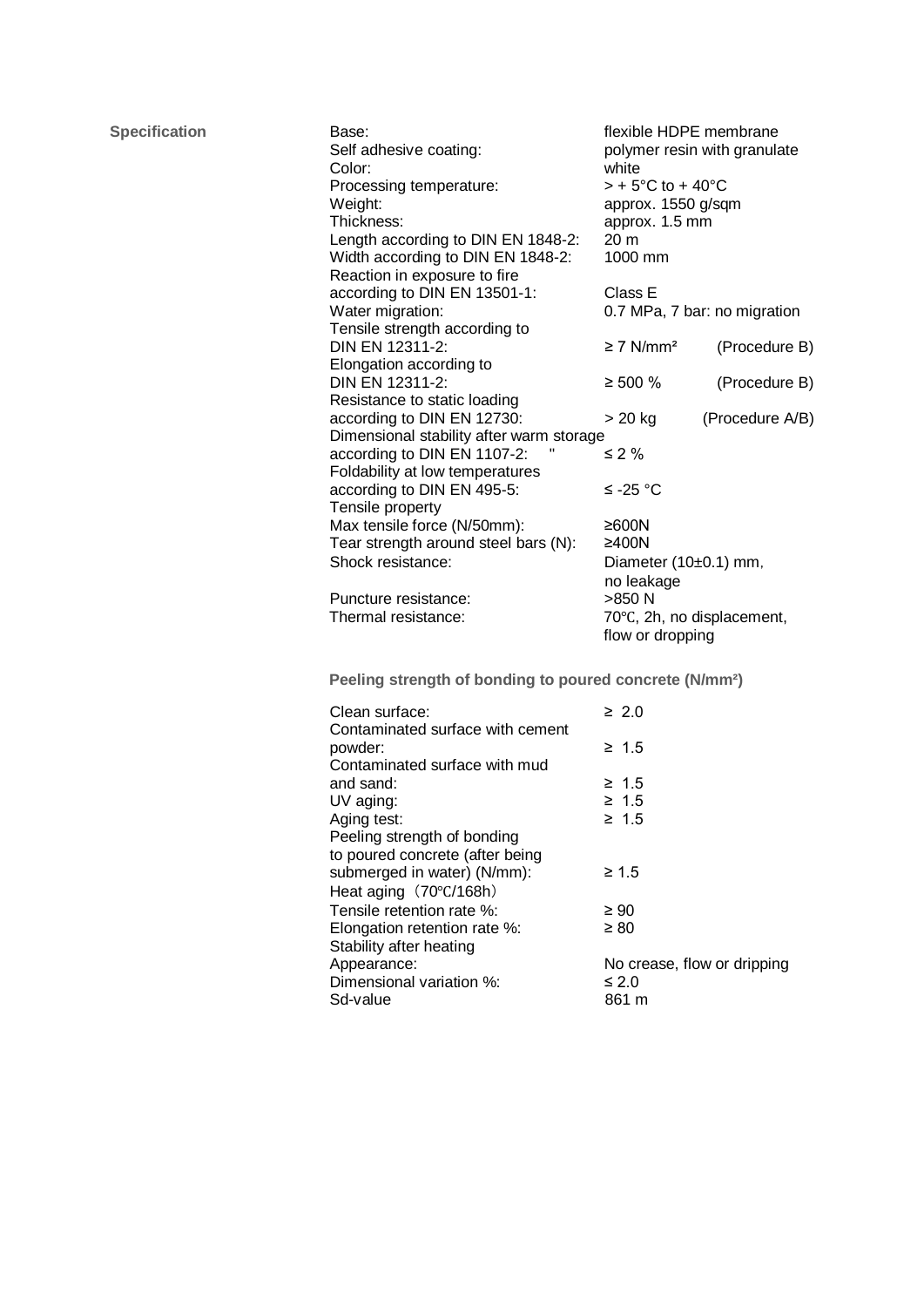|                                                                                               | <b>WFP GmbH</b>           |                                                         |  |  |
|-----------------------------------------------------------------------------------------------|---------------------------|---------------------------------------------------------|--|--|
|                                                                                               |                           | Drescherstr. 49                                         |  |  |
|                                                                                               |                           | D-71277 Rutesheim                                       |  |  |
|                                                                                               |                           |                                                         |  |  |
|                                                                                               |                           | 16                                                      |  |  |
|                                                                                               |                           | EN 13967                                                |  |  |
| <b>CE</b>                                                                                     |                           | Unique identification code of the product-type          |  |  |
|                                                                                               |                           | <b>WFP-1401</b>                                         |  |  |
|                                                                                               |                           | EN 13967:2012                                           |  |  |
|                                                                                               |                           | Flexible sheets for waterproofing – plastic and rubber  |  |  |
|                                                                                               |                           | damp proof sheets including plastic and rubber basement |  |  |
|                                                                                               |                           | tanking sheet – definitions and characteristics         |  |  |
| Water tightness                                                                               |                           | Pass                                                    |  |  |
| Resistance to impact                                                                          |                           | 0.7 <sub>m</sub>                                        |  |  |
| Durability - Against ageing                                                                   |                           | Pass                                                    |  |  |
| Durability - Against chemicals                                                                |                           | Pass                                                    |  |  |
| Tear resistance - longitudinal direction                                                      |                           | >550 N                                                  |  |  |
| Tear resistance – transverse direction                                                        |                           | >700 N                                                  |  |  |
| Joint shear resistance                                                                        |                           | >700 N/50 mm                                            |  |  |
| Resistance to static loading                                                                  |                           | 20 kg                                                   |  |  |
| Tensile strength in longitudinal direction                                                    |                           | >900 N/50 mm                                            |  |  |
| Tensile strength in transverse direction                                                      |                           | >900 N/50 mm                                            |  |  |
| Elongation at rupture - longitudinal direction                                                |                           | >500%                                                   |  |  |
| Elongation at rupture - transverse direction                                                  |                           | >400%                                                   |  |  |
| Reaction to fire                                                                              |                           | Class E                                                 |  |  |
|                                                                                               |                           |                                                         |  |  |
|                                                                                               |                           |                                                         |  |  |
| <b>Delivery form</b>                                                                          | <b>WFP Pre-Tec Plus 2</b> |                                                         |  |  |
|                                                                                               | Rolls á 1 m x 20 m        |                                                         |  |  |
| <b>WFP Pre-Tec Tape</b><br>Rolls á 15 cm x 20 m<br>WFP Pre-Tec S-Tape<br>Rolls á 10 cm x 20 m |                           |                                                         |  |  |
|                                                                                               |                           |                                                         |  |  |
|                                                                                               |                           |                                                         |  |  |
|                                                                                               |                           |                                                         |  |  |
|                                                                                               |                           |                                                         |  |  |
|                                                                                               | WFP Pre-Tec DS Tape       |                                                         |  |  |

**Storage** 24 months (cool and dry in the original packaging)

Rolls á 10 cm x 10 m

# **Application**

# **Preparation of the surface**

The substrate must be load-bearing, level, solid and clean. The surface to be coated must not have any projections, gaps, gaps or joints. Ideally, it should be laid horizontally on a sash-smoothed clean layer (lean concrete) and vertically on formwork or smoothed shotcrete. Perimeter insulation is a very suitable substrate, vertically or horizontally. Movements at penetrations, such as pipe penetrations for water or electricity, must be prevented during installation of the WFP Pre-Tec Plus 2 and during concreting.

# **Material application**

**- Horizontal application**

WFP Pre-Tec Plus 2 is laid with the granulate coating facing upwards. The white, uncoated side faces the substrate.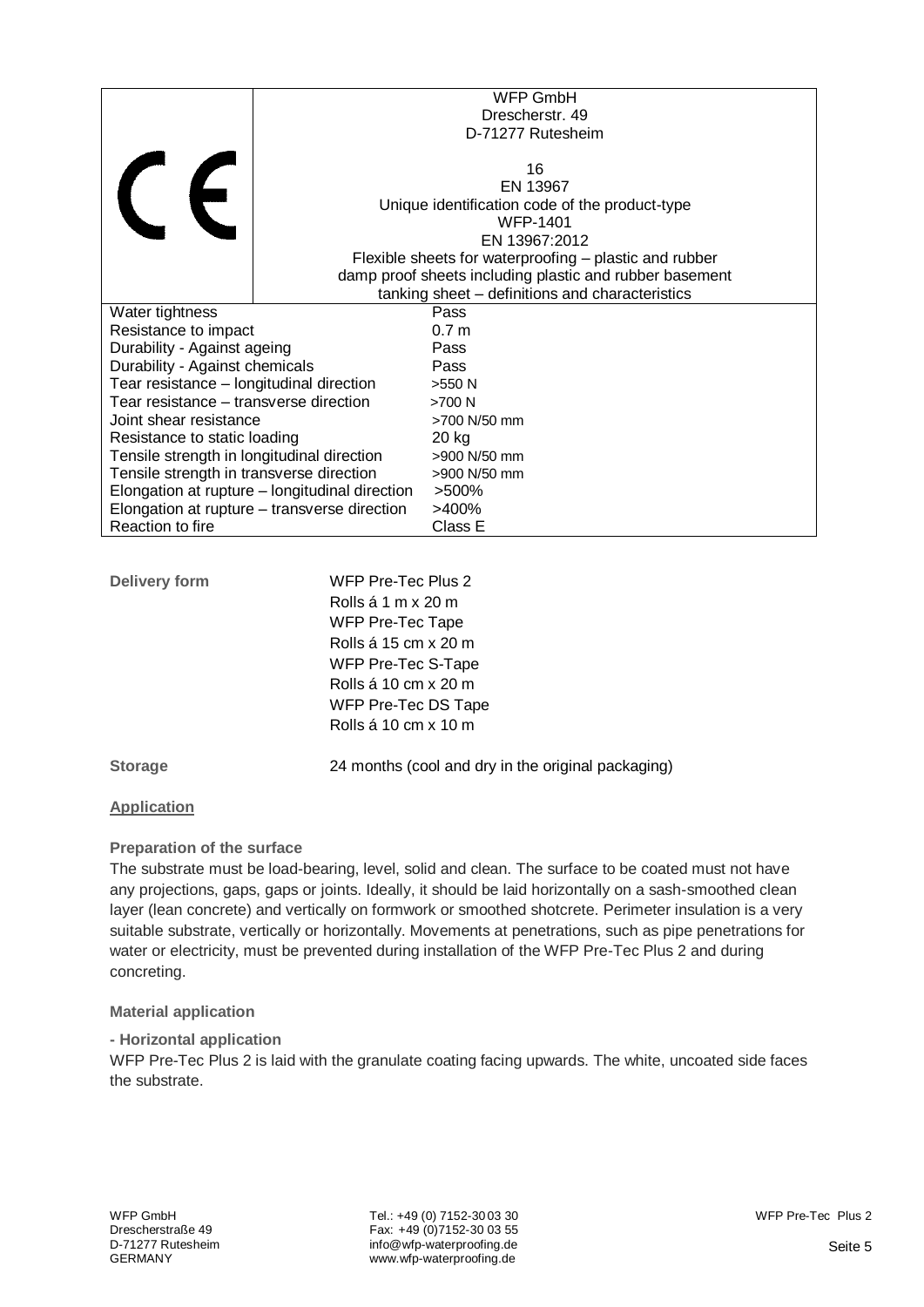The lateral overlapping area of the WFP Pre-Tec Plus 2 is 75 mm. Before removing the protective films from the upper and lower self-adhesive strip in the overlap area of the WFP Pre-Tec Plus 2, make sure that the overlap area is correctly positioned. Adhesion is achieved by simultaneously removing the upper and lower protective adhesive films. Complete bonding is achieved by subsequent rolling with a heavy pressure roller in the overlap area. The 1,5 mm thick HDPE membrane webs are thus bonded together so that they are watertight under pressure. The protective film-strips of further Pre-Tec Plus 2 membranes are then continuously removed and joined together by pressure.

The WFP Pre-Tec Tape is used in the overlap area of the web ends. For this purpose, the 15 cm wide tape is pushed 7.5 cm under the WFP Pre-Tec Plus 2 waterproofing membrane so that the two-part protective foil faces upwards. Before removing the first part of the protective film, the sheet and the tape must be aligned exactly once again. While the first half of the protective film is removed, the WFP Pre-Tec Plus 2 geomembrane is simultaneously pressed on firmly. The next geomembrane is laid over the remaining second part of the WFP Pre-Tec tape, fixed by removing the protective film and firmly bonded to the pressure roller.

#### **- Vertical application**

WFP Pre-Tec Plus 2 is fixed to the substrate with mechanical fasteners. The fasteners used must have a low profile so that the HDPE membrane webs are not damaged. The fasteners are preferably placed at the top of WFP Pre-Tec Plus 2 or alternatively in the overlap area. The next WFP Pre-Tec Plus 2 membrane is connected only after this.

The overlap area of the HDPE membrane is 75 mm. Before removing the protective films in the overlap area from the self-adhesive strip, ensure that the overlap area has been positioned correctly. By removing the protective films in the overlap area and then applying the adhesive, the HDPE membranes are joined together so that they are watertight under pressure. Complete adhesion is achieved by rolling the overlap area with a heavy pressure roller. In this way, the protective film strips of other HDPE membranes are continuously removed and joined together by pressure..

#### The WFP Pre-Tec DS tape is used in the overlap area of the web ends.

The granulated surface of the WFP Pre-Tec Plus 2 is freed from the granulate coating in the bonding area (10 cm edge strip) using a hot air dryer and spatula. The 10 cm wide WFP Pre-Tec DS-Tape is then bonded exactly to the exposed area. The following waterproofing WFP Pre-Tec Plus 2 membrane is laid with a 10 cm overlap, the protective film of WFP Pre-Tec DS-Tape is removed by pulling it out and at the same time the WFP Pre-Tec Plus 2 is pressed firmly into place. This joint is additionally secured with WFP Pre-Tec S-Tape.

All detail seals, e.g. for pipe penetrations, are additionally sealed with WFP PU-Flex or WFP Rubberflex 1K, as are bored pile heads (ask for details).

**Illustrated processing instructions are available and can be requested**

#### **Repairs before concrete placement**

In the event of damage to the WFP Pre-Tec Plus 2, e.g. during formwork work or the laying of reinforcement, it is necessary to repair the damage before concreting. All incisions or punctures <10 mm are covered with WFP Pre-Tec S-Tape for at least 100 mm. For larger repairs, a collar is cut out of the WFP Pre-Tec Plus 2, which is cut to fit the area to be repaired. The collar must overlap the damaged area by at least 150 mm. Then secure the collar at all ends with WFP Pre-Tec S-Tape.

#### **Concreting**

The concrete must be poured within 60 days after installation of the WFP Pre-Tec Sealing Sheet Plus. Do not damage the geomembranes during concreting!

Ensure in advance that all overlaps are sealed and the protective film strip has been removed in these areas.

### **Formwork removal**

The formwork must not be removed until sufficient concrete compressive strength has been achieved, which is necessary to achieve sufficient adhesion between concrete and WFP Pre-Tec Plus 2. Removing the formwork too early can lead to displacement and peeling of the WFP Pre-Tec Plus 2